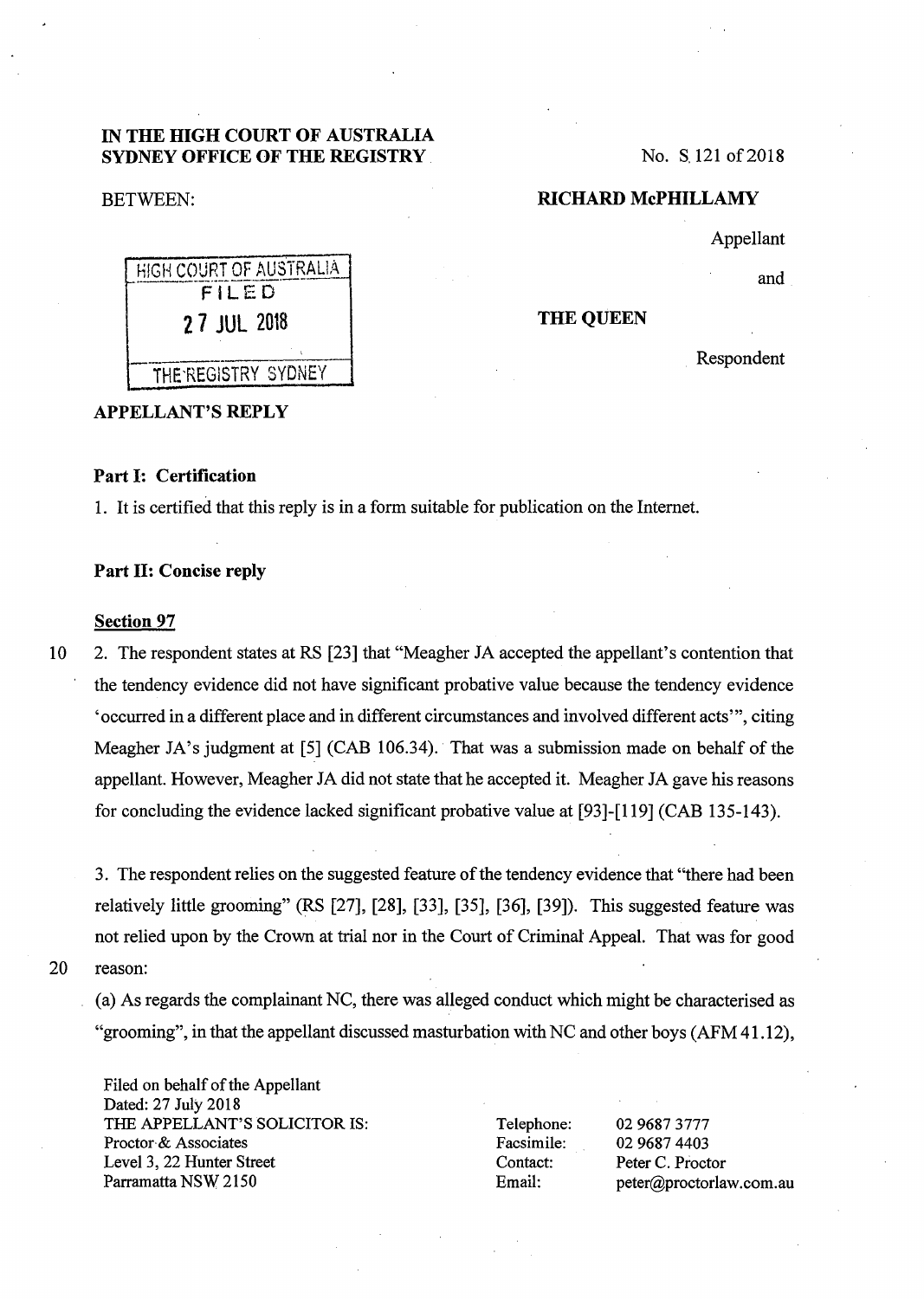touched NC more than necessary when helping him to dress in his robe  $(AFM 40.36, 40.45)$ and asked NC if he had "a girlfriend" or "a boyfriend" (AFM 41.2).

(b) As regards TR, he testified that, prior to the first incident, he had been to the appellant's room with other kids (AFM 198.8). He said that it "was somewhere to go just to get away from everything ..." (AFM 197.49). He could not recall how many times he went to the appellant's room (AFM 196.44).

(c) As regards SL, he testified that he "used to go" to the appellant's room "if I had come back from a visit with my parents and I was experiencing homesickness" (AFM 224.47). SL would be "upset, crying and just very upset and agitated" (AFM 225.4) and the appellant "was always 10 there and so I suppose he was a bit of shoulder to cry on and he would try and comfort - comfort me ..." (AFM 225.7). He could not remember the first of those occasions (AFM 225.24) although he remembered a subsequent occasion when the first offence occurred (AFM 225.27). As the respondent notes at RS fn 35, the acts in respect of SL were preceded by a couple of occasions in which the appellant gave SL a massage (AFM 225.31).

4. The respondent relies on the suggested feature of the tendency evidence that "there was a risk of detection" (RS [27], [28], [33], [35], [36], [39]). This suggested feature was not relied upon by the Crown at trial nor in the Court of Criminal Appeal. That was for good reason:

(a) As regards the complainant NC, the Crown Prosecutor in final address did not suggest there 20 was any particular risk of detection, submitting to the jury that the toilet was "private ... sound proved [sic] and really quite concealed from the sight of other people who might be in the church ..." (AFM 260.46).

(b) As regards TR, the first offence was in the appellant's room, his "permanent room", in the priests' corridor, where he slept (AFM 196.14 ff). Students were not generally permitted to enter the corridor (AFM 198.21). The second offence did occur in the presence of other schoolboys but it was of a nature that could be given an innocent connotation (in contrast with the conduct alleged in respect of the complainant NC).

(c) As regards SL, both offences were committed in the appellant's bedroom. That bedroom was in the priests' corridor which "was deemed as an out-of-bounds area" (AFM 219.19).

30 Students "were prohibited to be in that area basically for any reason at all" (AFM 219.28), although students would sometimes "break the rules and go into that area" (AFM 219.36). However, there was no evidence suggesting that "there was a risk that another person would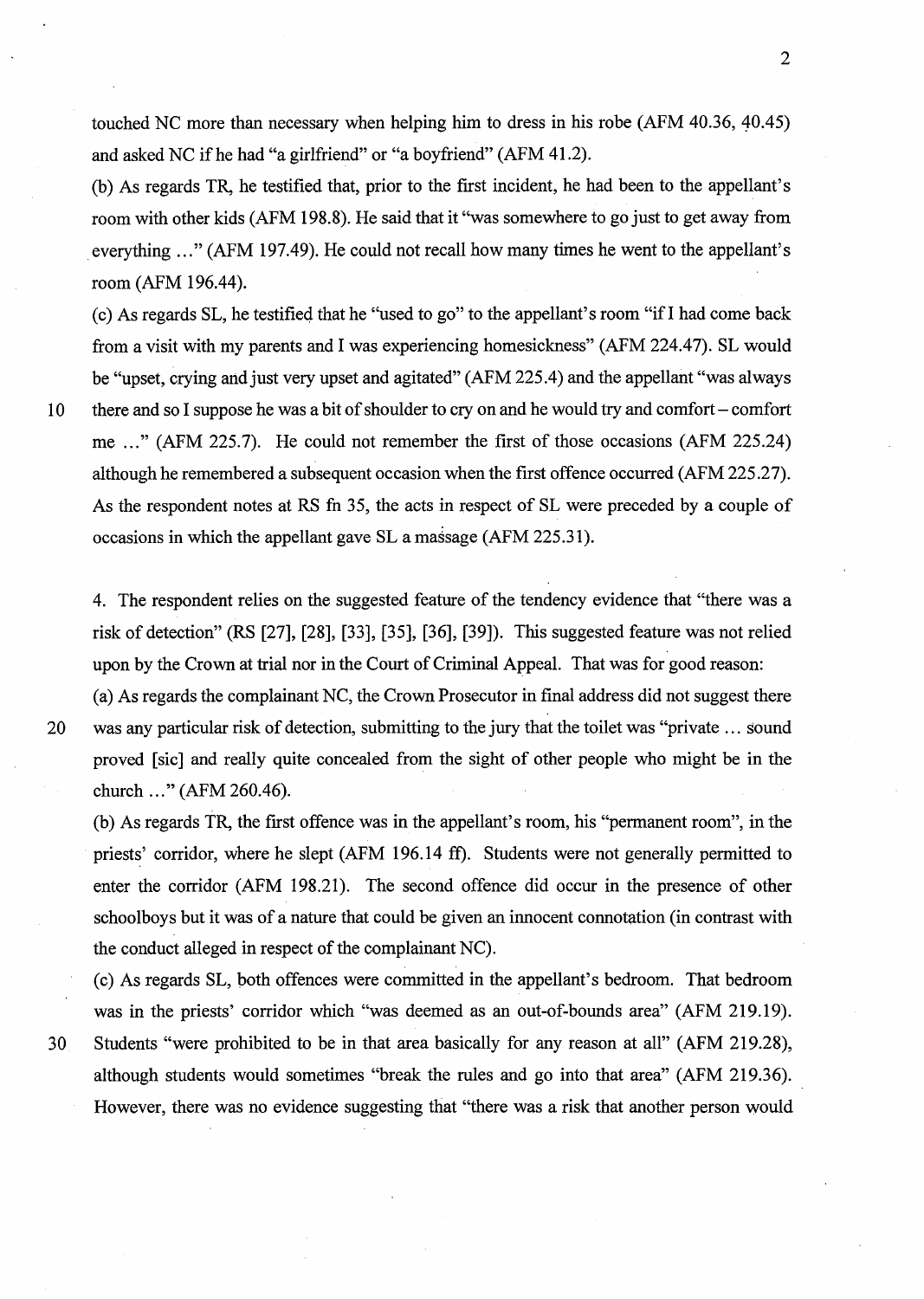inadvertently walk in and see what the appellant was doing" or "notice that the appellant was alone in an inappropriate place with a young male" (RS [33](4)).

3

5. As the respondent points out at RS [30], the appellant's counsel at his trial did, in final address, suggest that, notwithstanding the toilet cubicle being "private", there was an element of implausibility in the complainant's account (AFM 267). Nevertheless, the tendency evidence did not provide any kind of answer to that argument given that it did not tend to show that the appellant was prepared to engage in criminal behaviour where there was a high risk of detection.

10 6. The respondent has expanded the concept of "risk of detection" to include "by way of complaint" (RS [27], [28], [33], [35], [36]). This suggested feature was not relied upon by the Crown at trial nor in the Court of Criminal Appeal. No doubt that was because that risk exists in almost all cases of child sexual abuse, at least after a first offence is committed. It is not a feature that adds in any significant way to the probative value of the tendency evidence in the present case. In any event, the evidence was that the appellant acted to minimise the risk of complaint by NC and thus reduce the "risk of detection" arising from complaint. NC testified that, "shortly after" the commission of the first offence, the appellant told him that he (NC) "was gay and that, you know, I had to be careful because people would- everybody would turn against me and all that kind of rubbish" (AFM 48.16, AFM 48.40). That was "one of the big 20 reasons" why NC did not complain (AFM 48.18). There were "a few of these kind of conversations" (AFM 48.28). Similar things were said after the second offence, "the usual stuff, you know, we can't tell anybody" (AFM 53.26).

7. The respondent's reference to factors not relied upon at the trial should not obscure the fact that, at the trial, the tendency evidence was relied upon by the prosecution to prove a tendency stated at a level of generality (the appellant "had a tendency to act in a particular way, that is, by his conduct, demonstrate a sexual interest in male children in their early teenage years who were under his supervision": AFM 189.38, CAB 27.40).

30 8. The respondent's reliance on *R v Cox* (RS [42] and [45]) is misplaced. Under s 101(1)(d) of the *Criminal Justice Act 2003* (UK), all that is required for admissibility is that the "evidence of the defendant's bad character ... is relevant to an important matter in issue between the defendant and the prosecution" (see *Cox* at [16]). The Court of Appeal applied that test to hold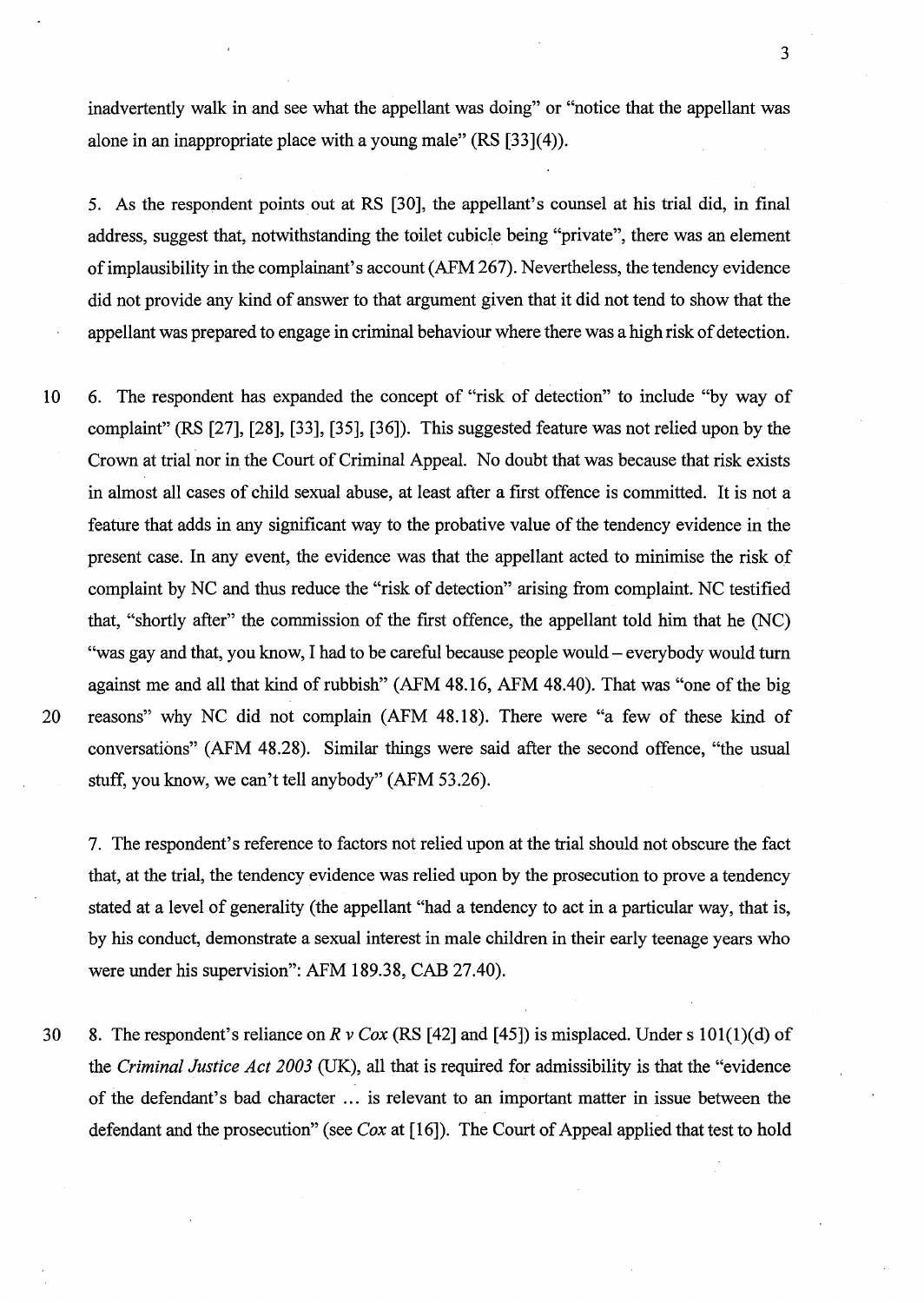at [29] that a demonstrated "sexual interest in a pubescent girl of 12", even where there was a large time gap, was relevant. Relevance is not an issue in these proceedings.

9. As to RS [43], the appellant submits that the evidence of Professor Quadrio should be disregarded. The appellant's primary submission is that the use of the evidence for tendency reasoning was prohibited by s 97 (and s 95). The focus is on the use of the evidence in the trial, not the ruling on admissibility at the beginning of the trial. Given that, evidence admitted on the voir dire but not in the trial should be disregarded. In any event, even if the appellant's sexual *interests* remained stable over a decade or more, it is an entirely different matter to infer 10 a continuing tendency *to act on* those sexual interests by committing serious sexual offences.

10. As to RS [ 48], it was the Crown in the Court of Criminal Appeal that sought to support a finding. of significant probative value by pointing to similarities between the charged conduct and the tendency conduct (CAB 141 [113]). Meagher JA was not satisfied ofthis. Meagher JA did not make the error of holding that close similarity between the charged conduct and the tendency conduct was always required.

#### **Section 101**

11. As to RS [55], the four matters<sup>1</sup> referred to by Meagher JA at [121] are relied upon by the 20 appellant as considerations relevant to the assessment of the degree of potential prejudicial effect and, in particular, to the degree of danger of the jury being affected by an adverse emotional response to the tendency evidence.

12. As to RS [57]-[58], the ALRC recommendations in this area were not adopted, so that any submission based on the ALRC reports should be approached with caution. The appellant places primary reliance on the recognition' by the courts over more than a century that tendency evidence "has a prejudicial capacity of a high order": *Pfennig v The Queen* (1995) 182 CLR 461 at 483.1; see also *Perry v The Queen* (1978) 150 CLR 580 at 586, 593-4, 604, 609; *Sutton v The Queen* (1984) 152 CLR 528 at 545-7, 563-5; *HML v The Queen* (2008) 235 CLR 334 at

<sup>&</sup>lt;sup>1</sup> Preving on homesick boarders (AFM 200.46-201.2; 218.20; 224.44-225.17, 228); attempted fellatio of SL while asleep (AFM 230-231); caning of TR after complaint (AFM 202.46-203.18); connection with the notorious child sexual abuse at St Stanislaus school (AFM 193.22, 215.9).